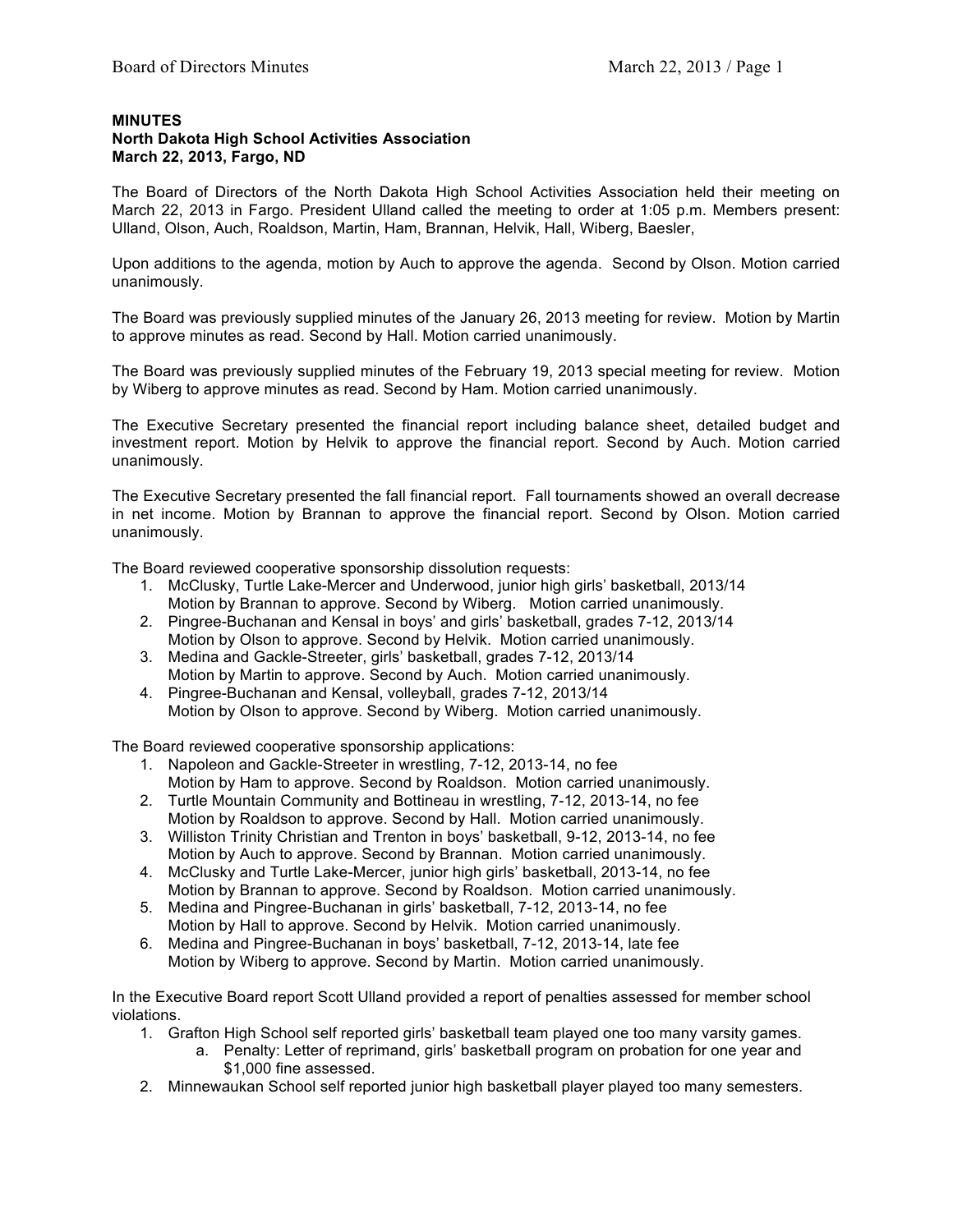a. Penalty: Forfeit of games student played in and on year probation for junior high basketball program.

Larry Helvik, media committee chair, provided a media committee report. BEK Communications appeared before the media committee to appeal the denial of media passes for state tournaments. Committee recommendation is to deny request from BEK Communications for media passes for state tournaments. BEK Communications does not qualify as a traditional broadcast resource according to NDHSAA policy.

BEK Communications requested NDHSAA adjust the television bid specification "NDHSAA will not allow live televised coverage of any NDHSAA sponsored event that would conflict with any televised event covered in this bid.". Recommendation to deny the request. The bid process was completed using the television contract specifications as written.

Television bids were opened on March 15<sup>th</sup> in Bismarck. Committee recommendation is to accept Forum Communications bid pending negotiations of the additional comments received with the bid. NDHSAA has been pleased with the North Dakota NBC's partnership and thanked them for past service. Both bids met the specifications. The committee further recommended one person from the office and one person from the media committee meet with Forum Communications to negotiate the additional comments contained in the bid. ND NBC and Forum Communications were both represented at the Board meeting.

Motion by Baesler to accept the media committee recommendation to accept the Forum Communications television bid and begin the negotiation process. Second by Ham.

Baesler offered an amendment to her motion to accept Forum Communications television bid adding the clarification of bullets 3, 4, 9, 10 and 11 on the Forum Communications additional comments. Second by Ham.

Discussion included the fact this amendment would limit discussion of the other bullets.

Call for the question on the amendment.

Roll call vote: Ulland – no, Olson – no, Auch – no, Roaldson – no, Martin – no, Ham – no, Brannan – no, Helvik – no, Hall – no, Wiberg – no, Baesler – no. Amendment to the motion defeated unanimously.

Discussion as follows:

Forum Communications and ND NBC were provided opportunities to address the Board and answer any questions concerning bids.

The Board questioned one of the stipulations concerning streaming rights, especially of non-broadcast games. If an event is not televised, the Board would request the ability to keep streaming rights. Streaming rights were not included on the NDHSAA television specifications, however both bidders added streaming rights as additional items in their bids.

Board members questioned the minimum number of games per tournament, which is four (4). In clarification, the NDHSAA bid requested a minimum of four (4) games per tournament be televised.

Board members questioned covering signage in the arena from other media outlets (i.e. television and/or radio stations) during the tournament.

Also questioned was whether it was a normal stipulation to request delaying the broadcast of tournament game highlights until the evening session was concluded for that day.

Committee recommended Sylling be involved with negotiations due to his past history and Wiberg be the media committee representative due to his proximity and the fact he has three years left on the board.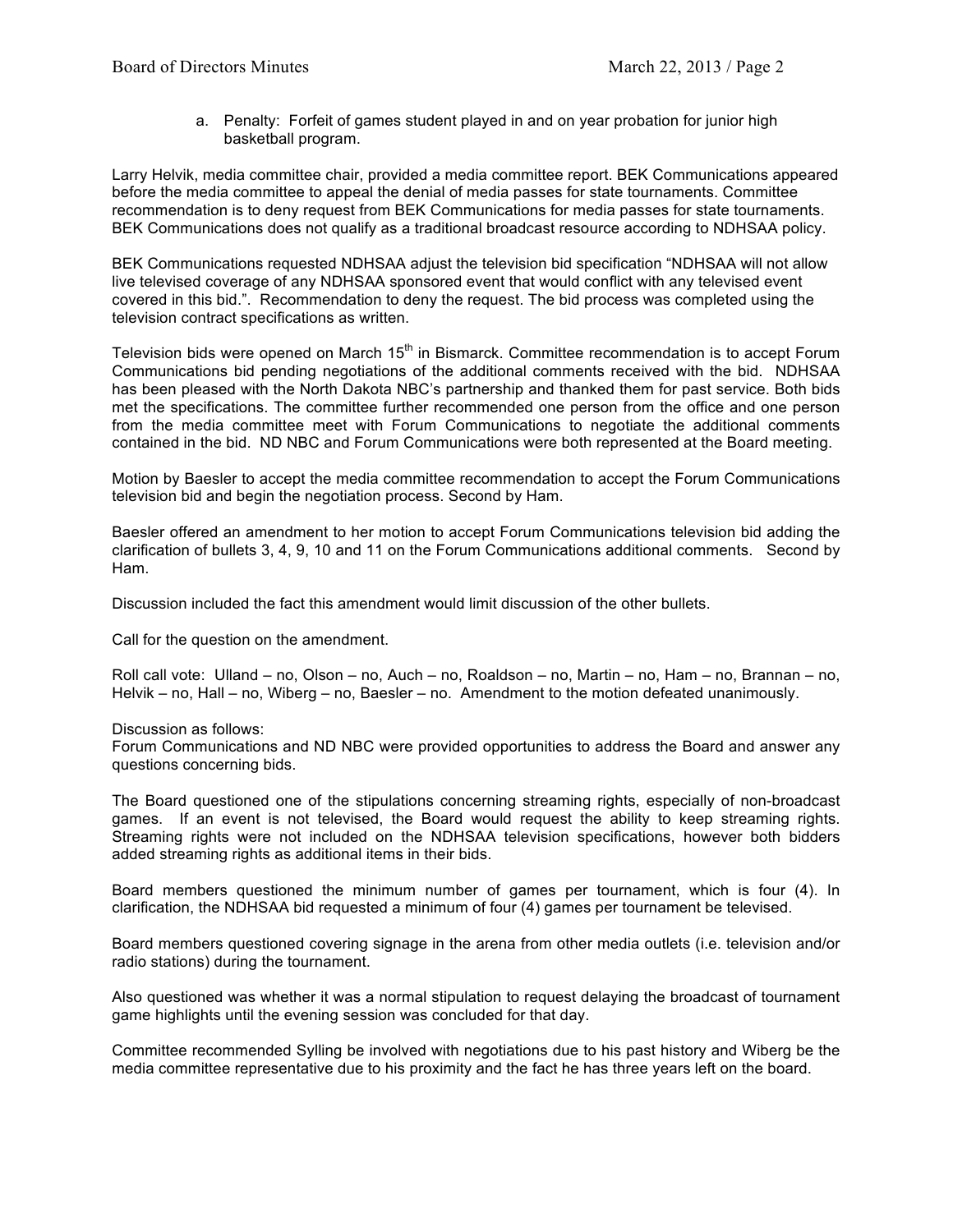Forum Communications, represented by Bill Marcil, CEO of Forum Communications, stated KVLY has done a wonderful job in the past and Forum Communications will do an equal or better job in the future. The Public Service Announcements in the proposed bid was a minimum amount. Forum Communications can also add print as another media avenue. They would withdraw the digital rights specification if requested. A market not currently pursued by television is the NDHSAA music competition. Marcil added the potential for televising the NDHSAA music competition would be something that could be explored. Television stations in the Forum package include WDAZ in Grand Forks, KBMY in Bismarck, KMCY in Minot, KXMD in Williston and KXMA-2 in Dickinson.

Jim Wareham, Valley News Live general manager represented ND NBC explained their history of 25-30 years of broadcasting NDHSAA events. Over 30 years and 700 games they have never had a service failure. He urged NDHSAA to look at the track record they have had over the past years and know there would be no difference in the future. They would like to continue to provide a great service. ND NBC offered to withdraw the digital rights, if that is an issue. ND NBC would like digital taken out of the bid completely and be allowed to re-bid. When questioned on high definition coverage Wareham assured the Board ND NBC's conversion is and has been ongoing and games next year would be in HD. Also noted was ND NBC's bid offered double the number of Public Service Announcements included in Forum Communications bid. Shawn Kelley, Operations Manager, added additional PSAs would allow us to draw attention to NDHSAA and all the good things that are happening.

Roll call vote on motion to accept the Forum Communications television bid and begin negotiation process. Olson – yes, Auch – yes, Roaldson – yes, Martin – yes, Ham – yes, Brannan - No, Helvik – yes, Hall – yes, Wiberg – yes, Baesler – yes – Ulland - No Motion carried.

Helvik reported results of the February 20<sup>th</sup> meeting with Chuck Schmidt from the Arizona Interscholastic Association regarding webcasting and the NDHSAA website. Schmidt offered Brian Bolitho, AIA Director of Business Media and Jason Urasky, AIA programmer, analyze NDHSAA and MVP sites and make recommendations on their findings. Upon analysis of both MVP and NDHSAA websites it was determined both are maintainable from the current code base, but the recommendation would be to start over with a common code base for the NDHSAA to manage and control. This opportunity would allow the NDHSAA to start with a modern framework allowing easier management and user interface. In figuring high, Schmidt estimated we could do what we need to do on our sites for \$30,000.

Also discussed the option of sharing a computer programmer between NDHSAA and AIA allowing both associations to benefit from the use of common code, shared modules and access to a computer programmer.

Arizona would like to hire another programmer but do not have enough work for an additional person. Additional programmer would be between \$50,000 and \$60,000 and they would be interested in a shared computer programmer.

Sylling recommended we continue to pursue this option. He will bring additional information to the April meeting if this is something we would like to pursue.

Motion by Auch to move forward with Arizona to craft a proposal to work with a shared programmer on changes to MVP and NDHSAA sites. Second by Roaldson. Motion carried unanimously.

Sylling will meet with the Executive Director from Arizona at the NFHS legal conference in April and bring information back to the NDHSAA Board at their April meeting.

Motion by Ham to approve the media committee report. Second by Brannan. Motion carried unanimously.

Larry Helvik, Realignment Committee Chair provided a recommendation to assign Central McLean to the north region for softball.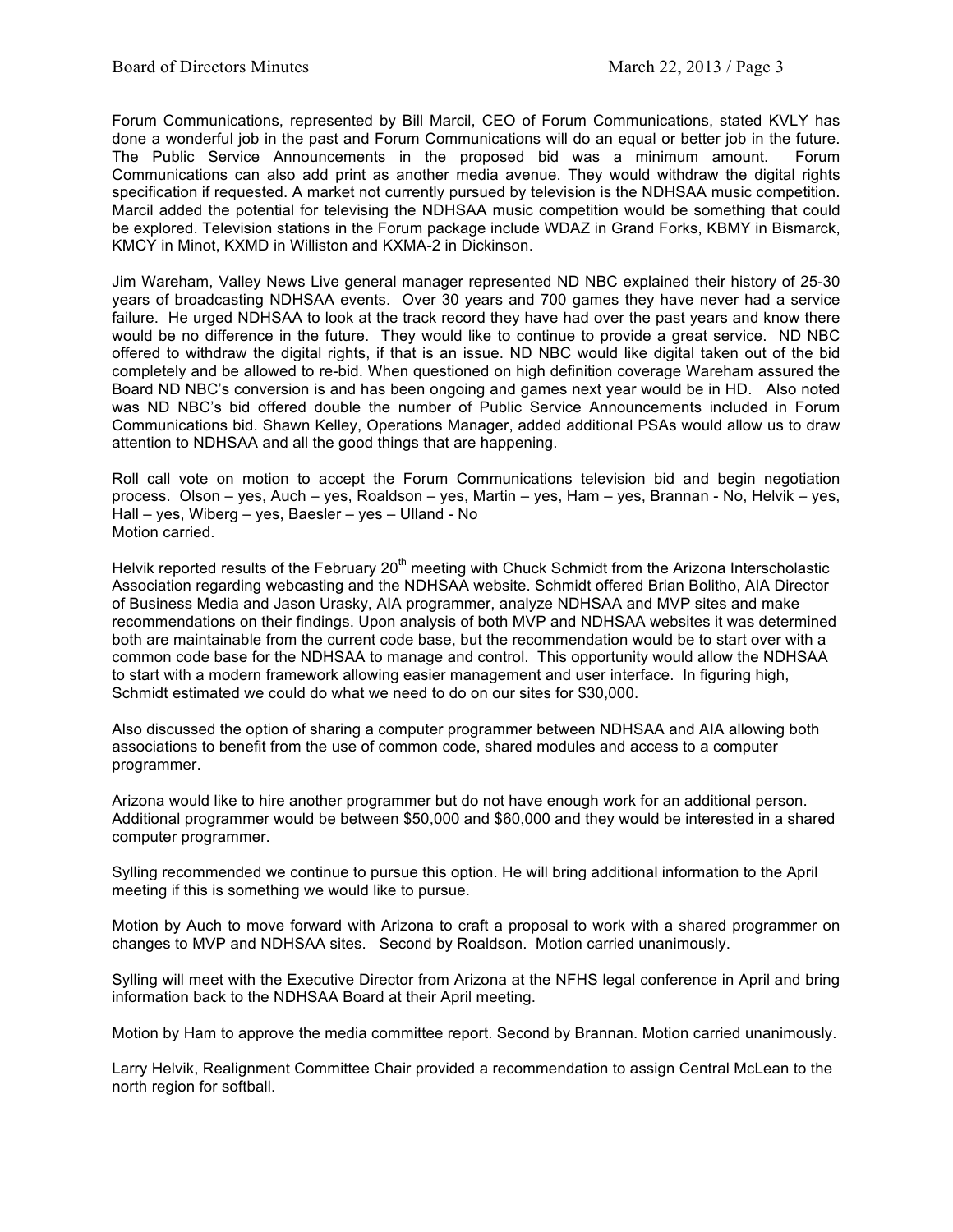The committee also discussed girls' basketball, boys' basketball and volleyball regions. It was noted realignment of regions must be discussed considering all of the cooperative sponsorship changes. NDHSAA will have to explore significant changes to regions to create a long-term solution. Timing is essential and the creation of 2-year plans for basketball and volleyball may be explored.

Baesler indicated cooperative sponsorships lead districts to delay their decisions on consolidation. Cooperative sponsorships allow schools to stay open with a lower enrollment because schools can coop to maintain sports and activities without the student base to maintain programs on their own.

Motion by Auch to approve realignment committee report. Second by Hall. Motion carried unanimously.

As per the NDHSAA strategic plan, recommendation for change in the less than 50 rule was made by the Constitution & By-Laws Committee. The language changes allow junior high students in all sized schools the ability to move to high school competition and back to junior high competition. Fifth and sixth grade students will continue to be eligible for junior high competition in non contact sports only in schools with junior high enrollments less than 50. Exact wording of the change appears below. Highlighted areas have been added and words with a strike through will be removed. The change will become effective fall 2013.

## **PART TWO - ARTICLE XIV- RULES OF ELIGIBILITY - INTERPRETATIONS - SECTION II (Page 23 of Part II-Q: 2 & 4)**

2. Q: May a student play on the high school team if he/she is in the seventh or eighth grade?

A: This is possible under this rule but the assumption is that the practice of playing seventh or eight graders will be limited to the small school where available participant numbers may be limited. In schools maintaining grades 7-8-9 as a unit, competition in those grades between other Junior Highs within the city and nearby area is recommended, rather than encouraging children at the Junior High School level to seek membership on the regular high school team. In the event 7th and 8th grade students are placed on a ninth grade team that has been declared a high school team, they will remain eligible for junior high competition. Should a 7th or 8th grader be placed on a team consisting of tenth graders or higher, they will no longer be eligible for junior high competition. However, such students are eligible for participation on the high school team, but if once elevated to a high school team are no longer eligible for the junior high team in that sport during that sport season. NOTE: The exception to this rule is in the sports of track, cross-country, golf and wrestling for all schools as well as in all sports for schools with a combined enrollment of less than 50 in the 7th and 8th grade. (Board approved June 2004)

The total enrollment count must take place at the beginning of each season in which this rule is applied.

If a junior high student is elevated and participates in high school competition they shall be able to move back to junior high competition.

Care should be exercised that dual participation on two school teams does not result in "over" participation. Individual and team limits as spelled out in sport/activity regulations shall be administered. School administrators and coaches who permit this dual participation membership must assume the responsibility of preventing over-participation.

4. Q: Are there any conditions under which a fifth or sixth grader may be a member of a high school team?

A: No, not under the present rules and regulations. However, it is possible for him/her to be a member of a junior high team if the enrollment in grades 7 and 8 is less than 50 is not over fifty  $(50)$  with the exception of football and wrestling.

The total enrollment count must take place at the beginning of each season in which this rule is applied.

**PART FIVE - JUNIOR HIGH AND SEVENTH AND EIGHTH GRADE BY-LAWS – ARTICLE III: GENERAL REGULATIONS - OTHER REGULATIONS** (Page 3 of Part V-Other Regulations: Guidelines for Jr High Competition)

## **General Statement:**

In the junior high school if the 9th graders are kept separate for competition and teams are composed strictly of 9th graders, the regulations for each sport are exactly the same as they are for high school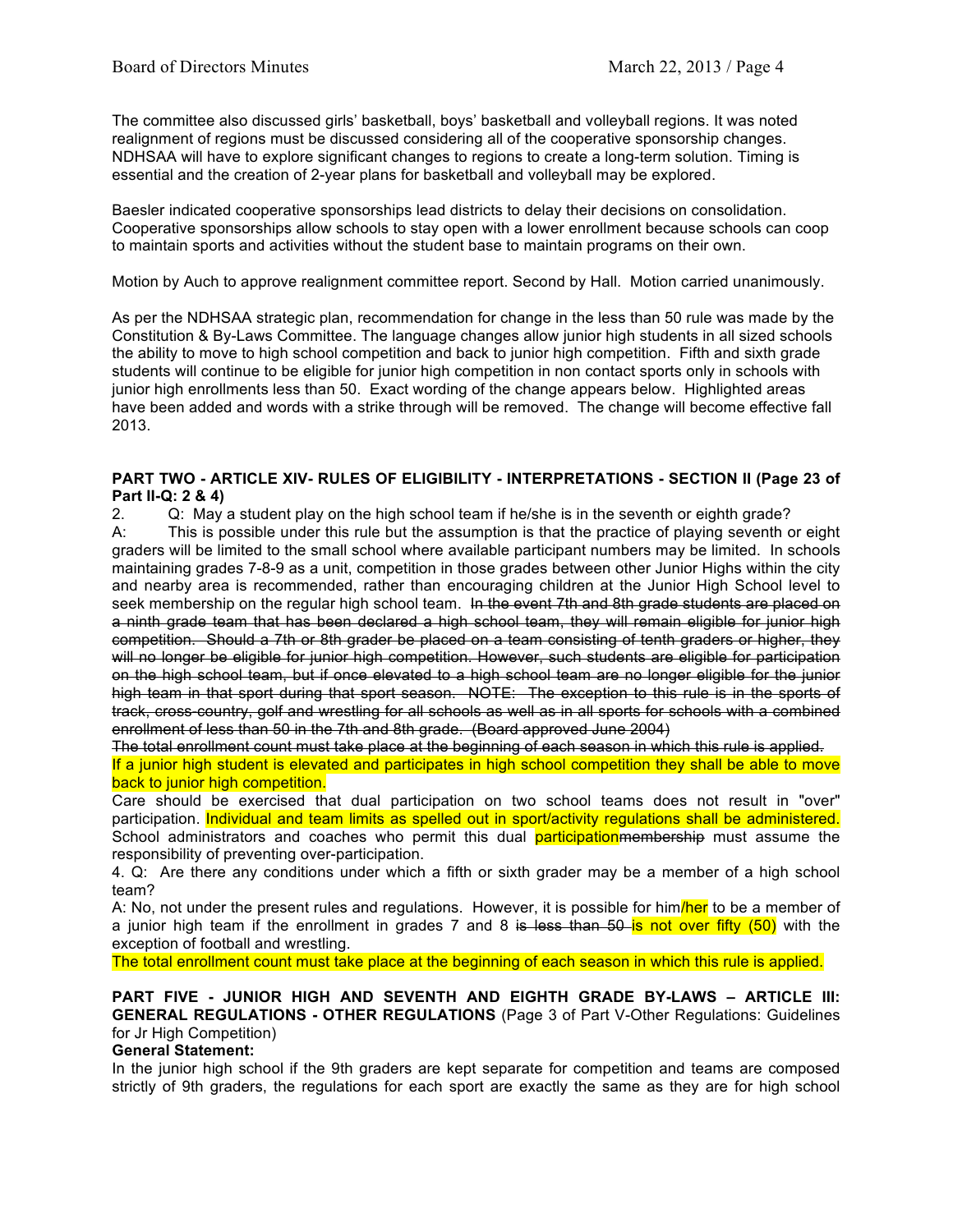teams. Whenever a team is composed of students from grades 7-8-9, 8-9, 7-8, or 7-9 these teams are limited to regulations pertaining to junior high school teams.

**GUIDELINES FOR JUNIOR HIGH COMPETITION**

1. Member schools with teams in both junior and senior high school may select pupils in grades 7, 8 or 9 for either junior high teams or as members of high school teams.

1.2. Seventh and eighth grade students who participate on a ninth grade team declared for high school status may still be eligible for 7th or 8th grade competition. If a junior high student is elevated and participates in high school competition they shall be able to move back to junior high competition.

2.3. A team made up of a combination of 7th and 8th grade students is considered a junior high team and is subject to those limitations as outlined in the By-Laws. Seventh and eighth grade students elevated to teams consisting of any grades 10 through 12 are no longer eligible for junior high competition. Seventh and eighth grade students may be "moved up" to a high school team.

 $3.4$ . A ninth grade team may be declared for junior high status or high school status and that team must maintain that status the entire season. Ninth grade teams choosing high school status must be comprised of at least 50% ninth grade students.

5. A combination junior high team (8 and 9 or 7, 8 and 9) may compete against a ninth grade team if such combination team has been designated as a high school team. Reference Section XIII

6. Ninth grade teams that have declared high school status MUST follow high school limitations. They must be designated as a high school team when the season begins so it is clear they cannot compete against teams with junior high status.

4.7. If a combination team (8 and 9 or 7, 8 and 9) has less than 50% ninth grade students, that team cannot declare high school status and must follow junior high limitations.

5.8. All Jr. High seasons shall be no longer than the high school season in that sport. No Jr. High participant may participate in a total number of consecutive weeks in excess of the number of weeks established for the high school season.

9. The total enrollment count applicable to 50 or less enrollment regulations must take place at the beginning of each season in which this rule applies.

Motion by Helvik to approve. Second by Brannan. Motion carried unanimously.

The Constitution & By-Laws Committee recommended a change in the format of the By-Laws as per the NDHSAA Strategic Plan.

Motion by Martin to approve. Second by Roaldson. Motion carried unanimously.

The Board reviewed a letter from Dr. Hamid Shirvani, NDUS Chancellor and Kirsten Baesler, State Superintendent with a recommendation from the ND State Board of Higher Ed/NDUS/DPI the Board strongly recommend coaches to complete the NFHS course titled "Creating a Safe and Respectful Environment".

Baesler indicated this was a request from Governor Dalrymple to Baesler and Shirvani to address bullying or abuse by coaches and/or officials. No legislation was introduced at the current session to have mandatory reporting of abuse and bullying by coaches and officials. Along with Coaches Certification being implemented both would like to see this as a link and a suggestion for schools on our Coaches Education page.

Motion by Helvik to approve addition of the recommendation to complete the "Creating a Safe and Respectful Environment" course as a recommended course on the NDHSAA Coaching Permit. Second by Olson.

Discussion indicated there are no recommendations on the current Coaching Permit checklist, only requirements. With the initial implementation of Coaches Education there is confusion among schools exactly what is required. It would add additional confusion to start adding recommendations at this time.

Motion rescinded by Helvik. Olson rescinded second.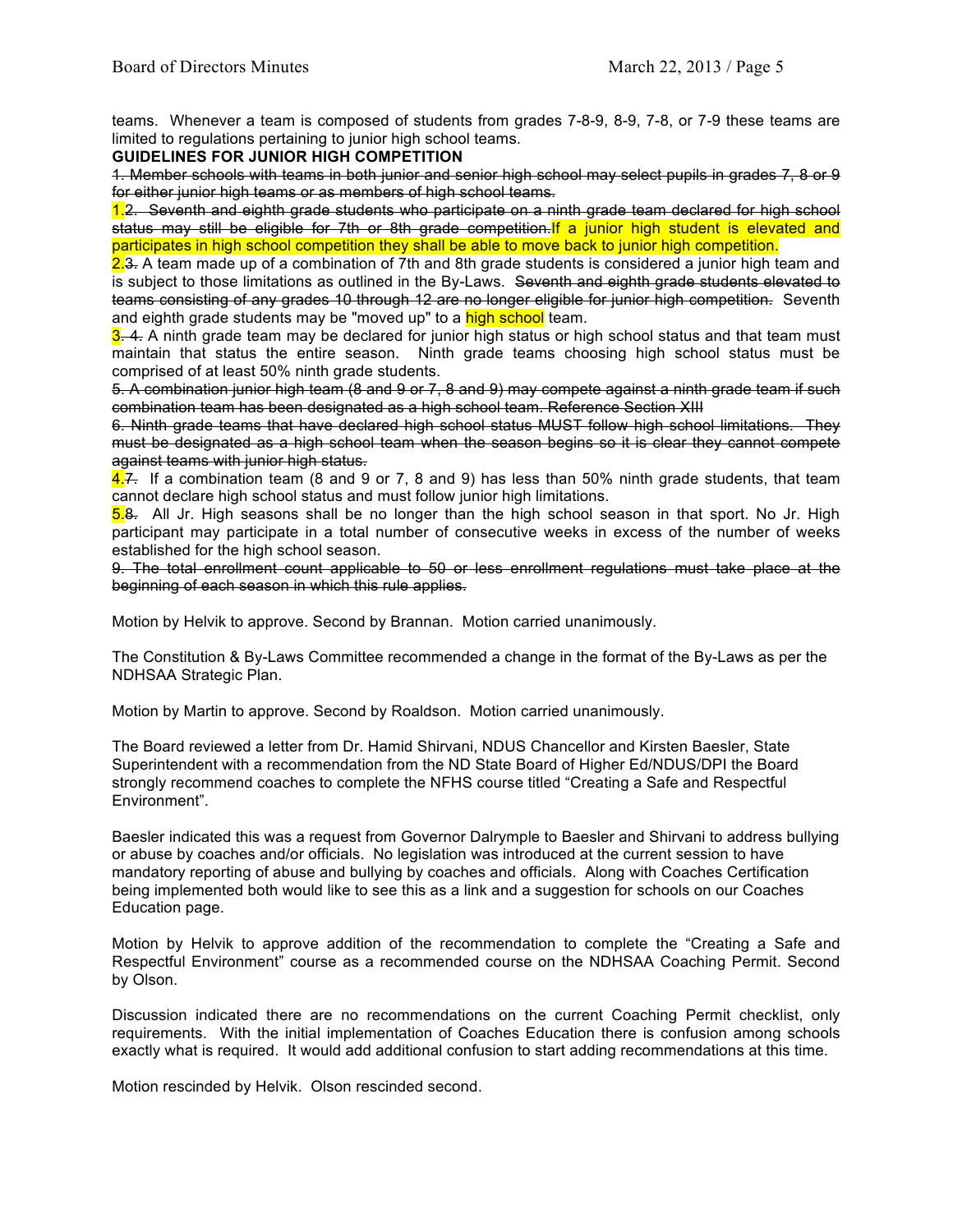Motion by Ham to approve the request by providing messages to our schools and a link on our website stating "In cooperation with ND DPS and NDUS, NDHSAA recommends the following course "Creating a Safe and Respectful Environment"." Second by Wiberg. Motion carried unanimously.

| <b>Athletic Review</b>                                                                                                                                       |      |                 |               |
|--------------------------------------------------------------------------------------------------------------------------------------------------------------|------|-----------------|---------------|
| 2012-13 Advisory Recommendations for NDHSAA Board                                                                                                            |      |                 |               |
| <b>Consideration</b>                                                                                                                                         |      |                 |               |
| The following are recommendations with actions posted.                                                                                                       |      |                 |               |
| Recommendation X:made recommendation, Y:Yes, N:<br>No (yes-no vote)                                                                                          | Adv. | <b>Athletic</b> | <b>NDHSAA</b> |
| NDHSAA Board of Directors will Y: approve or N: deny (y-n)                                                                                                   | Com  | <b>Review</b>   | <b>Board</b>  |
|                                                                                                                                                              |      | 1/26/13         | 3/22/13       |
| <b>District Chair Recommendations--November 16,</b><br>2012--Minot                                                                                           |      |                 |               |
| No items for Board vote                                                                                                                                      |      |                 |               |
| <b>Cross Country:</b>                                                                                                                                        |      |                 |               |
| 1. Change Class A State Meet schedule to match the<br>Class B -- 45 minutes between races.                                                                   | x    | $Y(10-0)$       | $Y(11-0)$     |
| <b>Boys Soccer:</b>                                                                                                                                          |      |                 |               |
| 1. Eliminate online rules clinics for soccer and require<br>coaches and officials to attend a face-to-face soccer<br>rules clinic                            | X    | $N(2-8)$        | $N(0-11)$     |
| Football:                                                                                                                                                    |      |                 |               |
| <b>AAA</b>                                                                                                                                                   |      |                 |               |
| 1. Make Friday the standard playoff dates for all<br>playoff games on the NDHSAA calendar.                                                                   | x    | $Y(10-0)$       | $Y(11-0)$     |
| <b>All Football Divisions</b>                                                                                                                                |      |                 |               |
| 1. Eliminate Regulation #21 that requires teams to                                                                                                           | x    | $Y(10-0)$       | $Y(11-0)$     |
| provide their opponents with headsets.                                                                                                                       |      |                 |               |
| 2. Add to regulation #23: Unless prior mutual                                                                                                                | X    | $Y(10-0)$       | $Y(11-0)$     |
| aggreement of opposing coaches and the referee                                                                                                               |      |                 |               |
| <b>Class A Girls' Golf</b>                                                                                                                                   |      |                 |               |
| 1. Allow the use of distance finders                                                                                                                         | x    | $N(2-8)$        | N91-10)       |
| 2. Require courses to be a minimum of 5000 yards before<br>being able to be considered as a regional qualifier.                                              | x    | $Y(10-0)$       | $Y(11-0)$     |
| <b>Boys' Tennis</b>                                                                                                                                          |      |                 |               |
| 1. Change the required number of practices before the<br>first match from 9 to 7. The date of first match would<br>remain second Friday after season begins. | X    | $N(0-10)$       | $N(0-11)$     |
| <b>Volleyball, Class A and B Recommendations</b>                                                                                                             |      |                 |               |
| <b>Class A</b>                                                                                                                                               |      |                 |               |
| 1. Class A requests to use the blue, silver, and white<br>volleyball for both regular and postseason play                                                    | x    | $Y(10-0)$       | $Y(11-0)$     |
| <b>Athletic Review Recommendation</b>                                                                                                                        |      |                 |               |
| none                                                                                                                                                         |      |                 |               |

Justin Fletschock spoke to the Board regarding a request to move the 2013-14 gymnastics season one week later. Opening Date would be November 18, 2013 with the first allowable meet December 2, 2013.

Motion by Roaldson to approve. Second by Auch. Motion carried unanimously.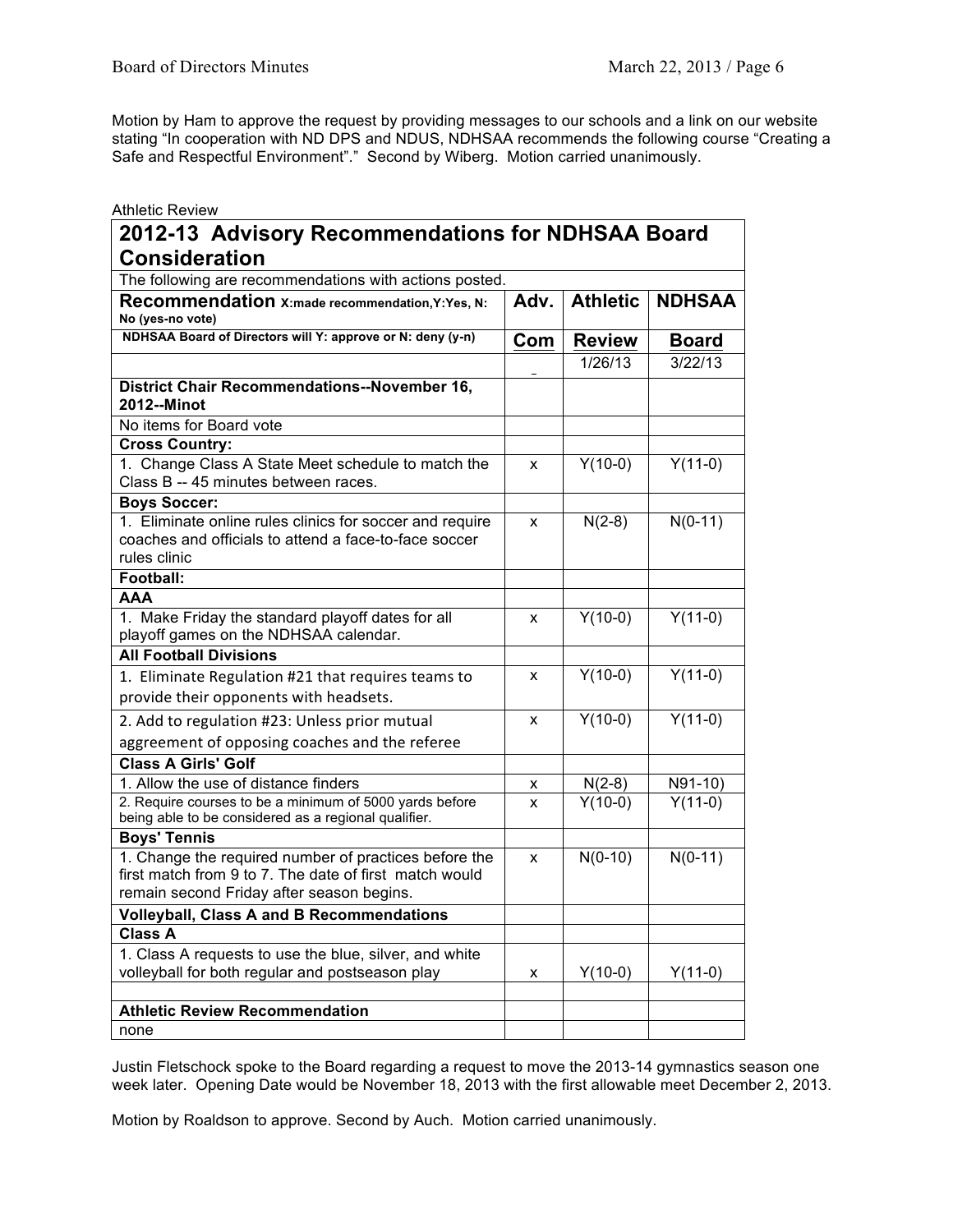A letter was received and read as Board correspondence from Angela Moser, Medina concerning a possible coop.

In representative reports:

- Martin brought up a concern in his area about the sport regulation of meets/games held 2 days followed by a school day for spring sport contests due to the late spring.
	- $\circ$  Motion by Helvik to approve a waiver of regulation that states no more than 2 days followed by a school day to all spring sports excluding soccer. Second by Wiberg. Motion carried unanimously.
	- $\circ$  Motion by Olson to waive the 4 match in 7-day regulation and 8 halves in 7 days regulation in girls' soccer for 12/13. Second by Auch. Motion carried unanimously.
- Brannan requested clarification on the change of Class B Golf region sites. Staff member Fetsch indicated Class B Golf region sites are approved each year.
- Olson suggested this be our last television contract and we move to media contracts in the future.
- Baesler thanked the Executive Secretary for the follow up response on the Grand Forks Red River students who acted inappropriately at the state hockey tournament. Baesler shared that response with many interested parties. Baesler also shared disappointment in the actions of fans watching region basketball tournaments.
	- $\circ$  Sylling noted student sections at tournaments will be addressed at the next tournament committee meeting.
	- $\circ$  Roaldson asked the North Dakota School Boards Association to recognize and support Athletic Director positions at member schools.
	- o Auch will carry that message back to the North Dakota School Boards Association.
- Wiberg indicated at region volleyball in Devils Lake he removed some students. He talked to the administrators of their schools and to the students involved concerning appropriate behavior. He indicated if there were additional issues, they would be handled by law enforcement.
- Roaldson suggested large teams in girls' hockey look at splitting their coops to allow more teams to be competitive.
- Auch reported the School Boards Association offered an amendment to Senate Bill 1028 concerning concussions (to clean up the bill language). Senators wanted to add mandatory reporting. Auch testified NDHSAA is currently doing a concussion survey of member schools at the end of each year. Legislators would appreciate receiving the survey results.
- Helvik spoke about the need for young officials.
- Ulland reported the club hockey team in Mayville-Portland asked him if the NDHSAA Board ever considered two tiers of hockey.
- Ulland voiced his opinion on some issues with officials. Officials and some of the issues schools experience with officials was discussed at the District Chair meeting, mainly the use of 3-man crews. May-Port CG pays only for a 2-man crew and contracts the majority of their officials through the Grand Forks Association. However, officials are holding schools hostage and not allowing schools to use 2-man crews. In Ulland's opinion, he does not think NDOA is promoting this practice, but they are condoning it. When contracting officials through the Fargo Association, inexperienced officials are sent out if a 2-man crew is used. The older more experienced officials are not interested in working a game with a 2-man crew. Officials need to look at a mentoring system to assist new officials when they first start officiating.

Executive Secretary Sylling shared a letter mailed to Red River High School after the ND State Hockey Tournament concerning the actions of a portion of their student body. In their investigation, it was determined students wore inappropriate attire for approximately 30 seconds to one minute during the State Hockey Tournament. Inappropriate attire was removed by said students upon the urging of other Red River High School students. The school indicated they received calls from each student's parents and met with each student/family. As per Red River High School policy, students that are disruptive and inappropriate may be penalized by out of school suspension, suspension from events, student education and student apology. Due to privacy issues, the school was not at liberty to expand on the penalties assessed to each student. Red River High School indicated any sportsmanship issues will be addressed